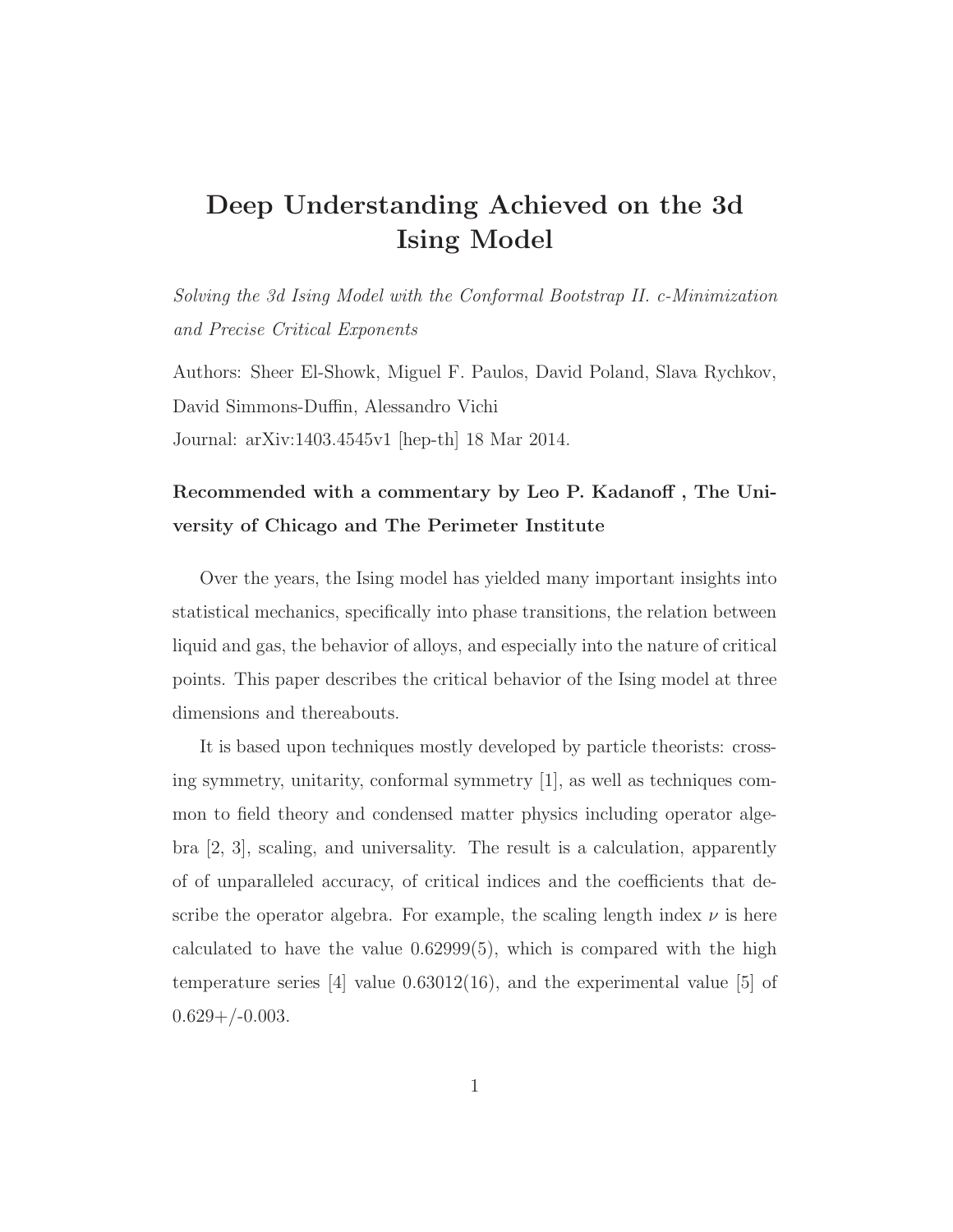Numerical accuracy is not the main virtue of this paper. This accuracy is the proof of the pudding. The nourishment, however, is that the numerical results are obtained from deep understanding of the structure of the Ising problem. Further the paper is so well-written that one can see and understand what is being done, even enabling one to see the parts that are most innovative.

Crossing symmetry and unitarity are used to calculate consistency conditions for two different expansions of the correlation function formed from four spins at criticality. The coefficients in the expansions are obtained in this and previous work using conformal symmetry and operator algebras. The consistency conditions combine with unitarity to produce a set of conditions in the form of inequalities. These inequalities are then combined with a condition that the three-dimensional Ising system occurs at the minimum conformal charge to then give a unique determination of the numerical and structural properties of this critical point.

The computation of the effect of many inequalities is achieved by developing a innovative application of linear programming techniques.

Important ideas about the structure of critical behavior are developed and illustrated by this paper. As in two dimensions [6], the three-dimensional critical behavior is part of a line of critical points parametrized by the conformal charge. The charge describes the distortion of space produced by the operators describing the critical point. As in two dimensions, the Ising charge is extremal because the Ising point is a place in which the line of critical points suddenly changes structure. One of the fluctuating operators, coupled to the critical point at charges greater than the Ising charge, becomes decoupled for